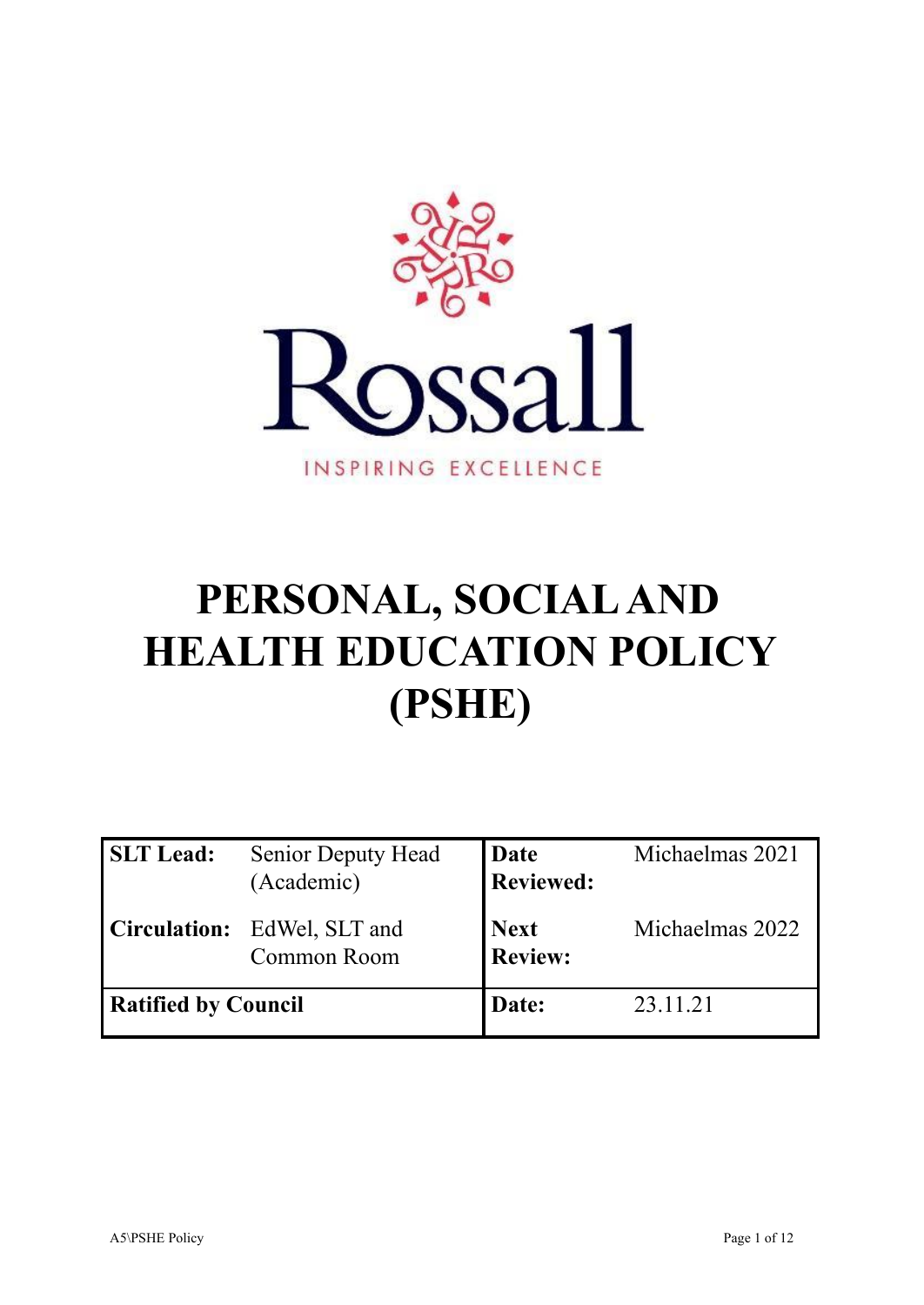#### **ROSSALL SCHOOL**

### **PERSONAL, SOCIAL, HEALTH AND ECONOMIC EDUCATION POLICY (PSHE)**

#### Introductory Statement

Personal, social and health education (PSHE) helps to give children and young people the knowledge, skills and understanding that they will need, to lead confident, healthy and independent lives, both on and offline. It aims to help them understand how they are developing personally and socially, tackling many of the moral, social and cultural issues that are part of growing up in today's modern society.

It is the intention of this policy to inform staff, parents, Council and all other interested parties, of the content, practice and implementation of the PSHE curriculum at Rossall School.

Rossall's PSHE Scheme of Work for KS1 - 5 broadly follows the programme of study as determined by the PSHE Association Home | [www.pshe-association.org.uk](http://www.pshe-association.org.uk) **(See Appendix 1 and Appendix 2).**

This policy aims to make clear of the role of PSHE, in providing planned learning experiences to promote the personal, social, health and economic education of pupils and its importance in ensuring that pupils fulfil their individual potential.

The programme at Rossall is underpinned by the values and ethos of the School, the School's pastoral system and especially staff and pupil relationships and pupil interrelationships. The international nature of the School supports them in appreciating what it means to be a positive member of a diverse and multicultural society. Attention is paid to British values and the 'Prevent' agenda in the context of Western European liberal democracy.

#### Objectives of the Policy:

Pupils will be given the tools to develop values, attitudes, knowledge, skills, and understanding in line with the IB learner profile. This will enable them to meet the Government and Rossall's aim for every child, regardless of background or circumstance, having equal access to be:

- Inquirers nurturing curiosity and developing skills for inquiry.
- Knowledgeable- exploring knowledge across a range of disciplines, engaging with issues and ideas that have local and global significance.
- Thinkers- using critical and creative thinking skills to analyse and take responsible action on complex problems.
- Communicators- collaborating effectively, listening carefully to the perspectives of other individuals and groups.
- Principled- acting with integrity and honesty, with a strong sense of fairness and justice, and with respect for the dignity and rights of people everywhere.
- Open-minded- appreciating our own cultures and personal histories, as well as the values and traditions of others.
- Caring-showing empathy, compassion and respect.
- Risk-takers- approaching uncertainty with forethought and determination and to be resourceful and resilient in the face of challenges and change.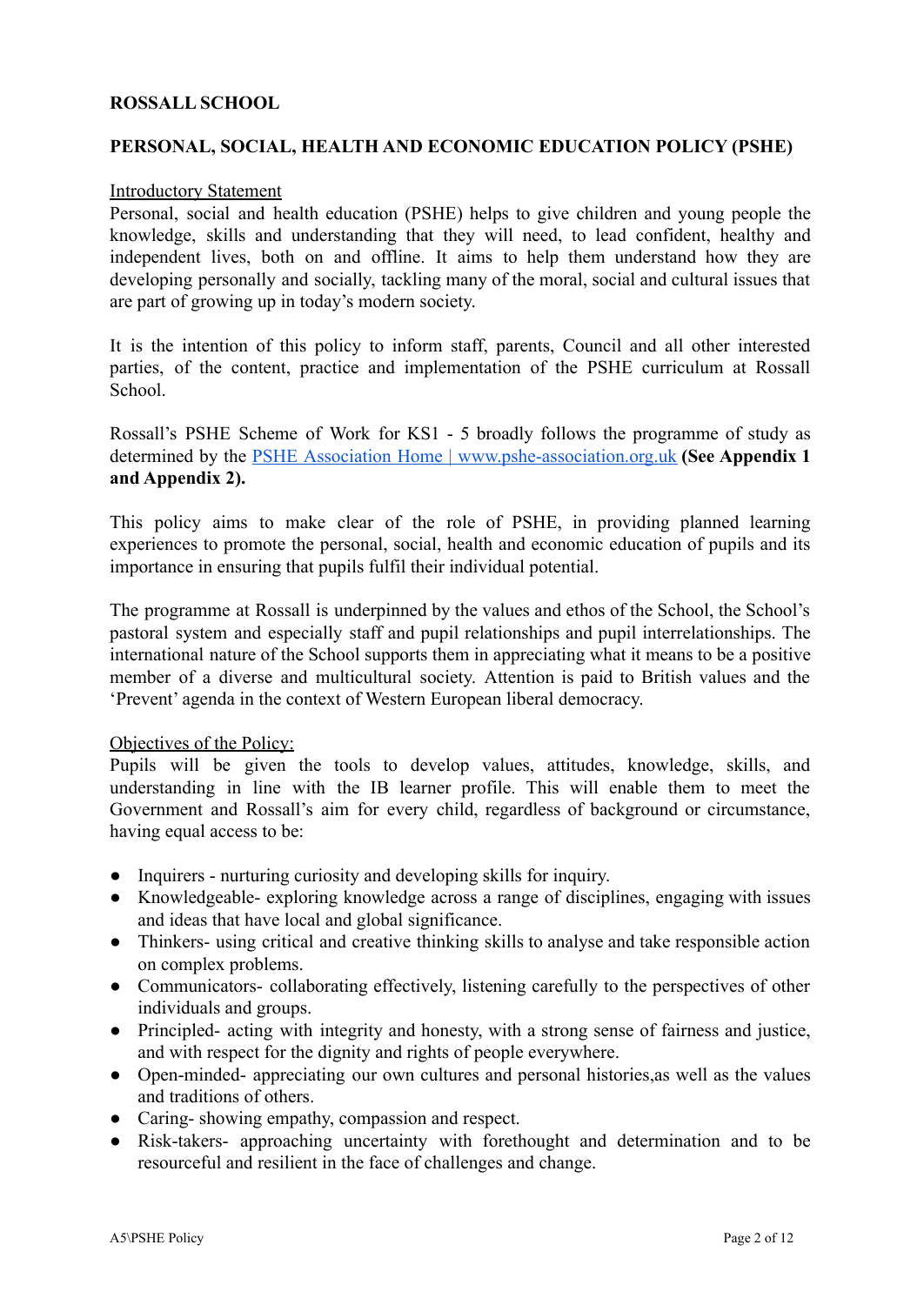- Balanced- understanding the importance of balancing different aspects of our lives: intellectual, physical, and emotional, to achieve well-being for ourselves and others.
- Reflective- considering the world and our own ideas and experience, working to understand our strengths and weaknesses in order to support our learning and personal development.

#### Spiritual, Moral, Social, Cultural and Values framework

The PSHE curriculum is an aspect of our school's approach to help embed SMSC development-Spiritual, moral, social and cultural. As well as the fundamental British values- democracy, the rule of law, individual liberty, mutual respect for and tolerance of those with different faiths and beliefs, and for those without faith. The PSHE policy will reflect an ethos which supports the development of self-awareness, a sense of responsibility both for their own actions and towards family, friends and the wider community and understanding and respecting diversity regarding religion, culture and sexual orientation.

#### School Context

As an IB World School, we aim to develop internationally minded pupils who, recognising their common humanity and shared guardianship of the planet, help to create a better and more peaceful world. We strive to develop in our pupils a lifelong love of learning, a sense of responsibility, and personal integrity. We are an international community based on trust, mutual respect, and compassion, and every member of our School is expected to uphold these values. The PSHE policy detailed applies to the whole school community.

#### Delivery of PSHE

At KS1 & KS2 PSHE is delivered by class teachers through timetabled PSHE lessons, as part of the Junior School curriculum. Weekly assemblies and form periods supplement PSHE delivery and ensure the objectives are met. Specific themed school activities and enrichment activities occur throughout the academic year, to enhance provision e.g. Sun awareness sessions during the summer term. The PSHE programme aims to utilise a range of external speakers and visits. Other curriculum subjects such as *Science* and *Rossall Rotation* support delivery.

At KS3, 4 & 5 pupil's will have a timetabled PSHE lesson once a week. They will also receive the delivery of the curriculum once a week through tutorial time and/or assembly. There are opportunities for enrichment and extracurricular openings (e.g. themed events, Field Days, CCF and Duke of Edinburgh Award Scheme). A range of external agencies is used to enhance curriculum delivery. Other subject Curriculum areas also support the objectives for the PSHE framework.

PSHE and active citizenship is promoted through a range of practical activities such as planning school assemblies, a regular school council meeting discussing school matters, pupil leadership (monitors/house captains), charity fundraising or involvement in community activities such as the service modules of the Duke of Edinburgh Schemes.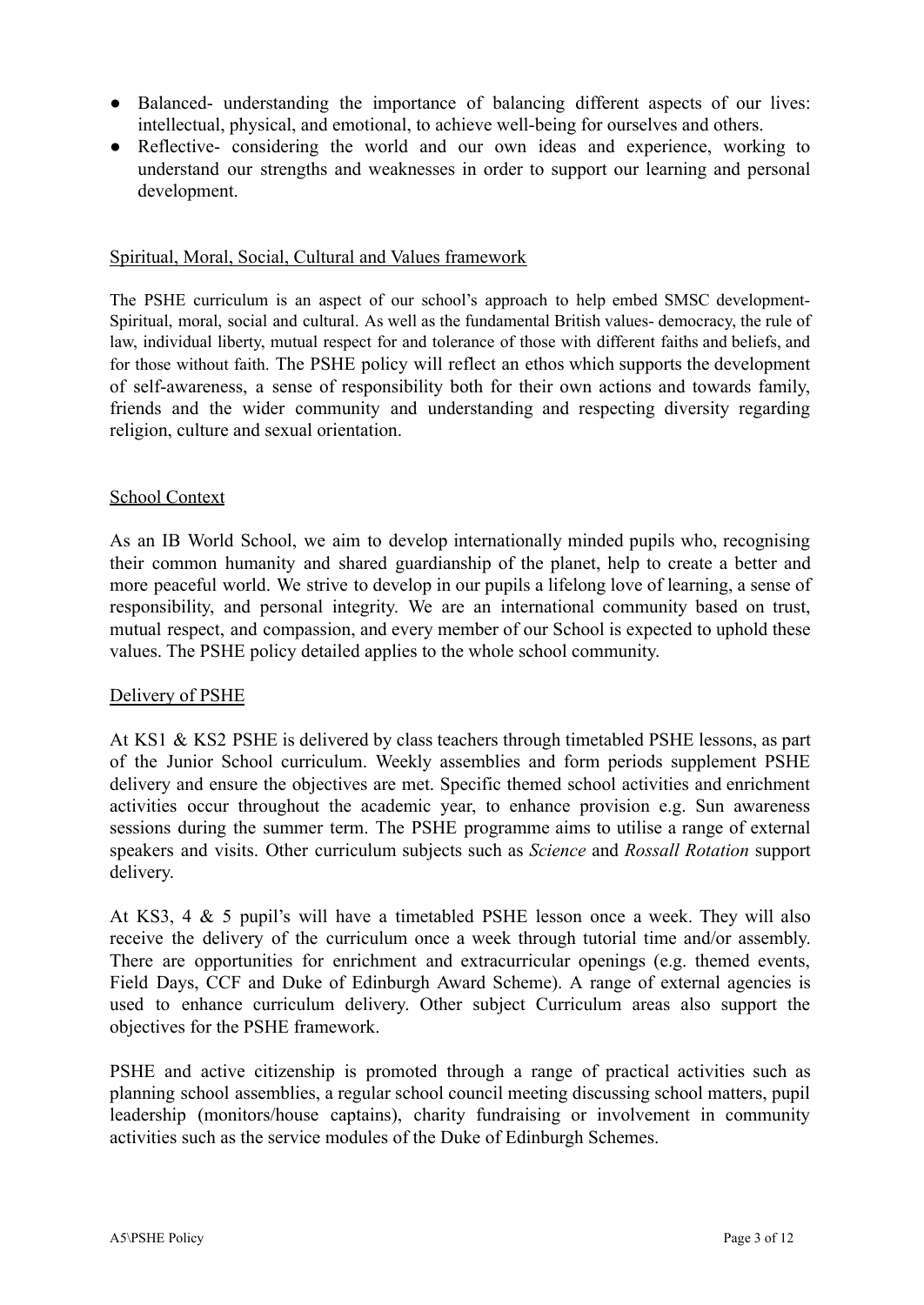We offer residential and day visits in KS2, 3, 4 and 5 where there is a particular emphasis in development leadership, teamwork and cooperative skills.

## Assessment and Recording

AT KS 1 and 2 lessons and learning is recorded through a whole class reflection book. Pupils self reflect at the end of each session and topic.

At KS3 - 5 pupils tutors undertake informal assessment through classroom observations. The pupils also conduct a self reflection and a self evaluation at the end of each half term. These records are kept online inside the form tutor's Google Classroom. Assessment for learning is also embedded into the pupil's PSHE timetabled lesson, exploring both prior knowledge and after each topic.

The PSHE coordinator is responsible for monitoring the subject and providing INSET to all colleagues, at relevant times of the academic year. As and when issues arise the PSHE coordinator ensures time is made within the curriculum to meet the needs of the children.

## Community links and services

The school works closely with a variety of outside agencies, some of which provide support services both within and outside the school. All pupils are made aware of these through posters, leaflets or by information given during lessons.

The PCT School Nurse and Director of Wellbeing provides support when required within the PSHE programme and also confidential listening and support on referral.

NHS Services input into the PSHE programme, through talks on health issues like smoking and mindfulness. The Police make regular visits into school, particularly within the Junior sections and for elements of the 'Staying Safe' objectives.

Various visitors come to help us deliver the PSHE schemes of work through talks and interactive sessions throughout the year. All visitors are made aware of the limits of confidentiality and child safeguarding issues where necessary.

#### Confidentiality Statement

Teachers conduct PSHE lessons in a sensitive manner and in confidence.

We ensure that all pupils and staff are aware of our policy on confidentiality and ensure pupils are informed of the limits of confidentiality that if offered by teachers within lessons or if they approach a teacher for individual advice and guidance.

We ensure that pupils are informed of sources of confidential support, for example, the school nurse, GP, external listener or local young person's advice service. We encourage pupils to talk to their parents or carers and give them support to do so.

If a teacher believes a pupil is at moral or physical risk or in breach of the law, it is their duty to ensure the pupil is aware of the risks and encourage them to seek support from their parents or child support agency where appropriate. In any circumstances where child safeguarding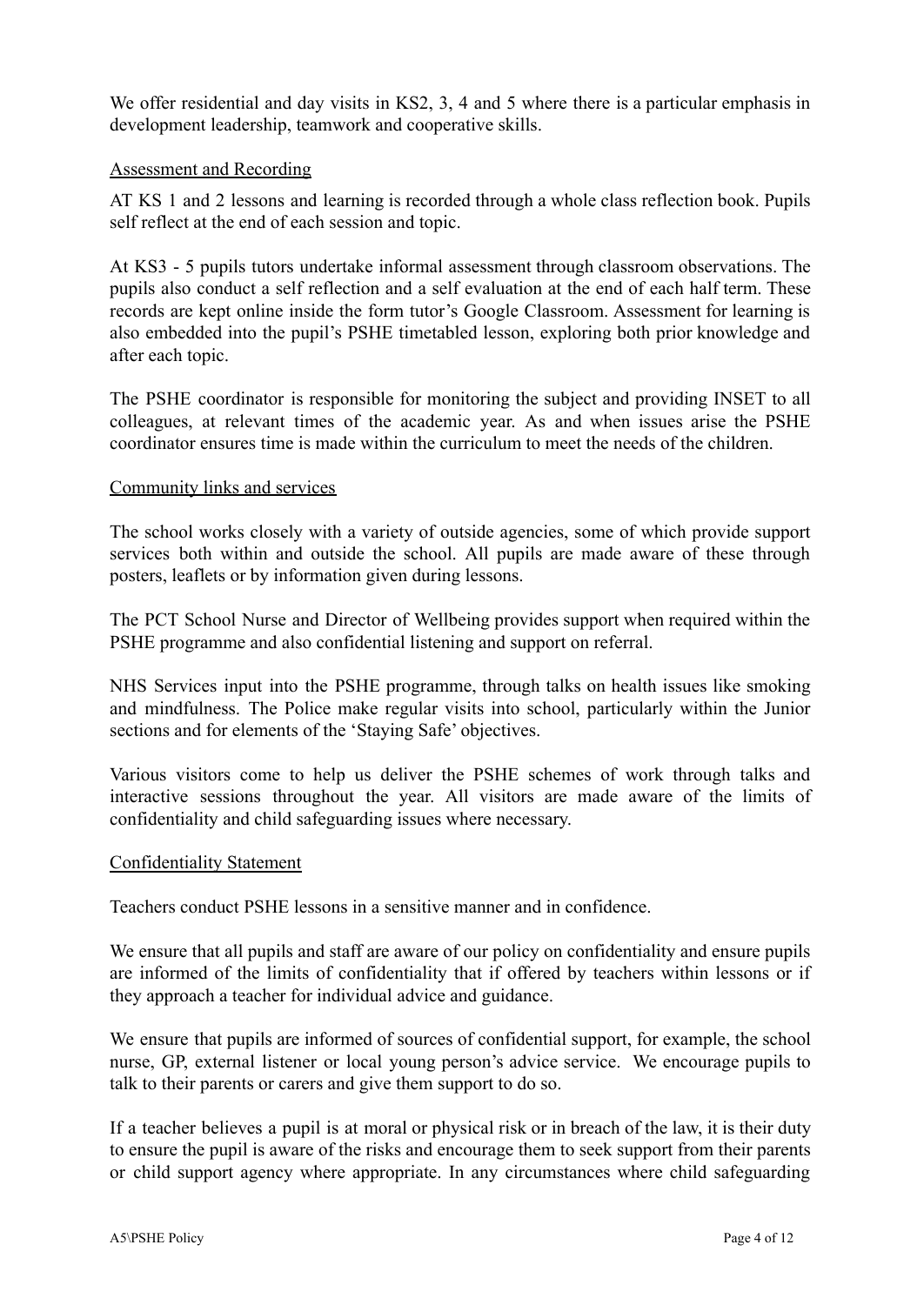issues arise we will always follow the school's child safeguarding procedures (see Safeguarding Children Policy).

## Dealing with Sensitive Information and Answering Difficult Questions

Teachers will answer pupil questions appropriately and use their professional judgement, in line with this policy. Teachers must be careful to ensure that their personal beliefs and attitudes do not influence the teaching of PSHE. With this in mind, ground rules will have been agreed to provide a common values framework within which to teach. There must also be clear parameters as to what will be taught in the whole class setting and what will be dealt with on an individual basis. There is no expectation that any teacher delivering PSHE will automatically answer pupil questions, as this may infringe personal boundaries. However, in this instance, pupils will be advised to talk to their parents, another member of staff, or advised as to where they may be able to access information e.g. helplines, websites, leaflets etc.

#### Inclusion

We intend our policy to be sensitive to the needs of different ethnic groups. For some young people it is not culturally appropriate for them to be taught particular items in mixed groups. We will respond to parental requests and concerns.

We aim to ensure all pupils receive appropriate PSHE and to match the provision to the particular needs of our pupils, taking specialist advice where necessary.

Originally founded as a Church of England school we have evolved into a multi-cultural and multi-faith community. Taking these changes into account we aim to develop an awareness of, and interest in, the spiritual dimension of the individual, based upon accepted Christian values, whilst respecting and including individuals of other faiths. It is our intention that all Rossallians will leave School equipped with a set of moral values that will inform their decisions throughout the remainder of their lives.

#### Monitoring and Evaluation

The PSHE Policy will be reviewed as part of the School's review cycle and in the light of national and local changes and in line with statutory guidelines.

Consultation and associated feedback with staff, pupils and parents will inform the future development of this policy.

#### Support and Training

The Council acknowledges that the effective teaching of PSHE requires additional skills and expertise. All tutors who have specific responsibility for delivering the programme will be consulted as to their particular training requirements, and access to these will be through CPD. It is essential that those teachers delivering the programme are confident in their abilities, and in the support offered by this policy. As PSHE issues may be raised in many different contexts across the school e.g. Tutorial time, informal discussion, all staff should have the opportunity to attend awareness-raising sessions and to discuss whole-school issues e.g. through the inset programme.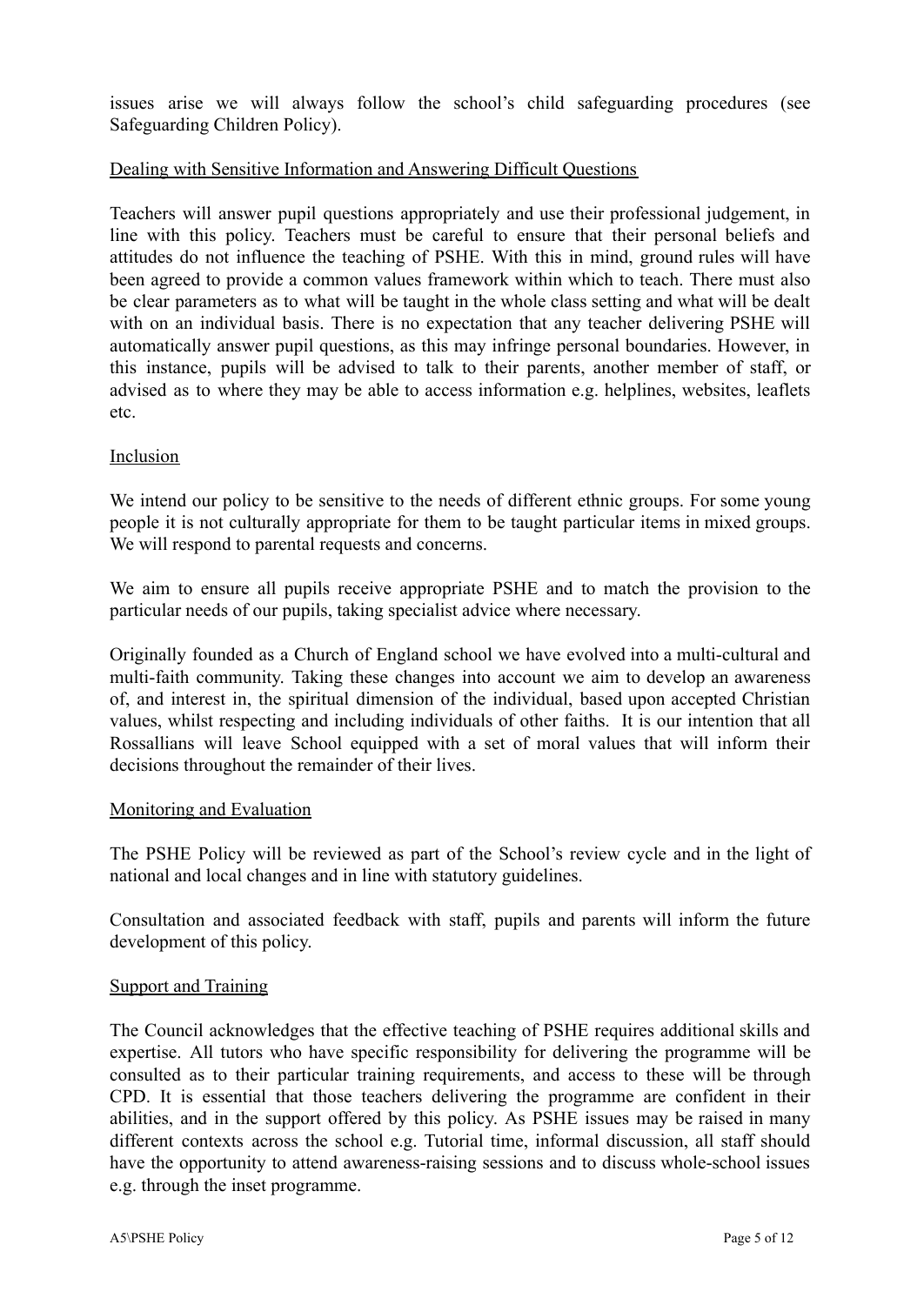Where more advanced or sophisticated experience is required to deliver certain aspects of the PSHE programme, the Head of PSHE and the Director of Health and Wellbeing will provide additional guidance and lead such sessions.

Council will also be offered an annual opportunity to be updated on any changes and developments.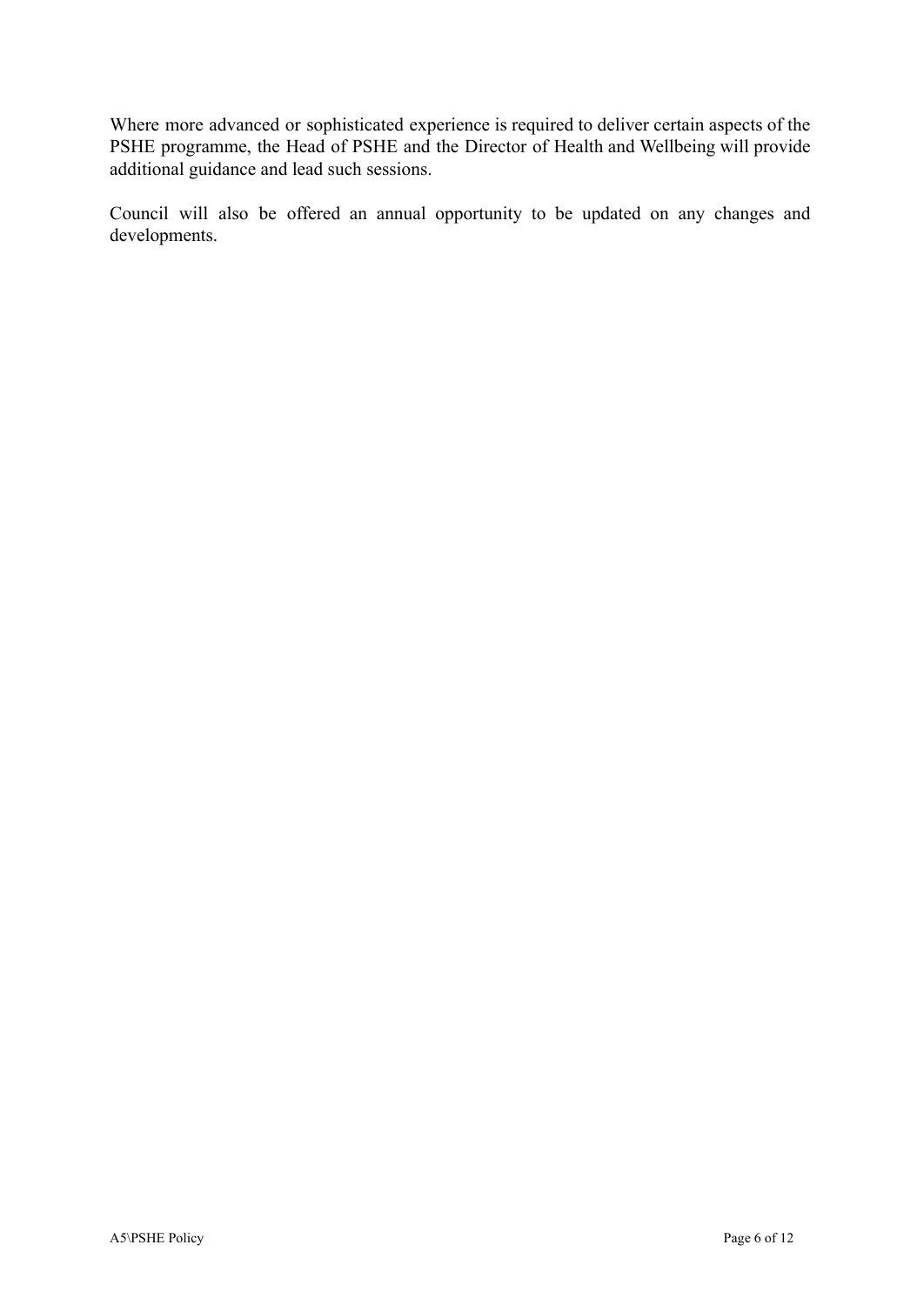# **Appendix 1**

#### **Overarching concepts developed through the PSHE Programme of Study**

- 1. Identity (their personal qualities, attitudes, skills, attributes and achievements and what influences these; understanding and maintaining boundaries around their personal privacy, including online)
- 2. Relationships (including different types and in different settings, including online)
- 3. A healthy (including physically, emotionally and socially), balanced lifestyle (including within relationships, work-life, exercise and rest, spending and saving and lifestyle choices)
- 4. Risk (identification, assessment and how to manage risk, rather than simply the avoidance of risk for self and others) and safety (including behaviour and strategies to employ in different settings, including online in an increasingly connected world
- 5. Diversity and equality (in all its forms, with due regard to the protected characteristics set out in the Equality Act 2010)
- 6. Rights (including the notion of universal human rights), responsibilities (including fairness and justice) and consent (in different contexts)
- 7. Change (as something to be managed) and resilience (the skills, strategies and 'inner resources' we can draw on when faced with challenging change or circumstance)
- 8. Power (how it is used and encountered in a variety of contexts including online; how it manifests through behaviours including bullying, persuasion, coercion and how it can be challenged or managed through negotiation and 'win-win' outcomes)
- 9. Career (including enterprise, employability and economic understanding)

## **Essential Skills and Attributes developed through the Programme of Study**

#### Personal effectiveness

- 1. Self-improvement (including through constructive self-reflection, seeking and utilising constructive feedback and effective goal-setting)
- 2. Identifying unhelpful 'thinking traps' (e.g. generalisation and stereotyping)
- 3. Resilience (including self-motivation, perseverance and adaptability)
- 4. Self-regulation (including promotion of a positive, growth mindset and managing strong emotions and impulses)
- 5. Recognising and managing peer influence and the need for peer approval, including evaluating perceived social norms
- 6. Self-organisation (including time management)
- 7. Strategies for identifying and accessing appropriate help and support
- 8. Clarifying own values (including reflection on the origins of personal values and beliefs) and re-evaluating values and beliefs in the light of new learning, experiences and evidence
- 9. Recalling and applying knowledge creatively and in new situations
- 10. Developing and maintaining a healthy self-concept (including self-confidence, realistic self-image, self-worth, assertiveness, self-advocacy and self-respect)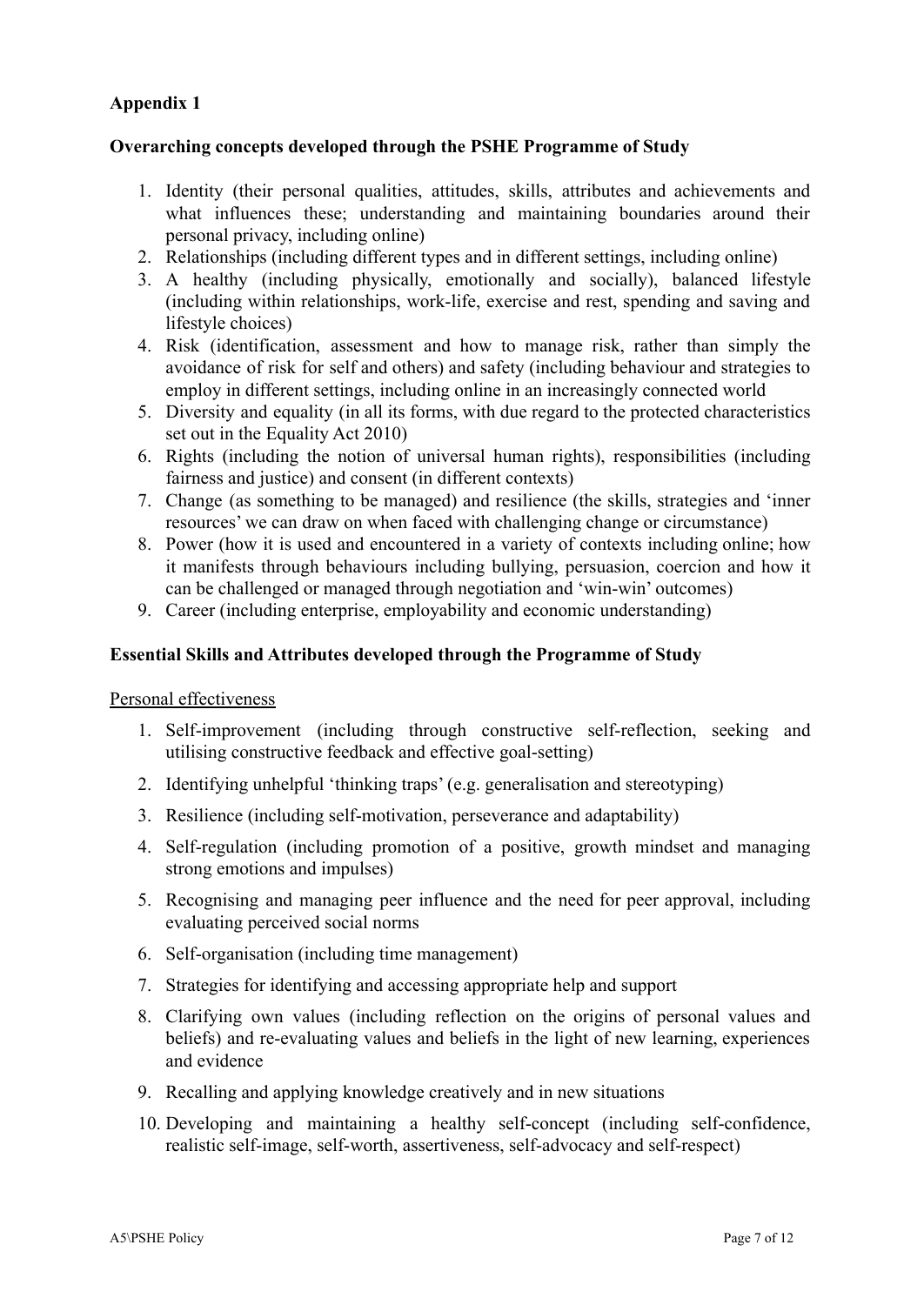Interpersonal and social effectiveness

- 1. Empathy and compassion (including impact on decision-making and behaviour)
- 2. Respect for others' right to their own beliefs, values and opinions
- 3. Discernment in evaluating the arguments and opinions of others (including challenging 'group think')
- 4. Skills for employability, including

Active listening and communication (including assertiveness skills)

Team working

Negotiation (including flexibility, self-advocacy and compromise within an awareness of personal boundaries)

Leadership skills

Presentation skills

- 5. Enterprise skills and attributes (e.g. aspiration, creativity, goal setting, identifying opportunities, taking positive risks)
- 6. Recognising, evaluating and utilising strategies for managing influence
- 7. Valuing and respecting diversity
- 8. Using these skills and attributes to build and maintain healthy relationships of all kinds

Managing risk and decision-making (integral to all of the above)

- 1. Identification, assessment (including prediction) and management of positive and negative risk to self and others
- 2. Formulating questions (as part of an enquiring approach to learning and to assess the value of information)
- 3. Analysis (including separating fact and reasoned argument from rumour, speculation and opinion)
- 4. Assessing the validity and reliability of information
- 5. Identify links between values and beliefs, decisions and actions
- 6. Making decisions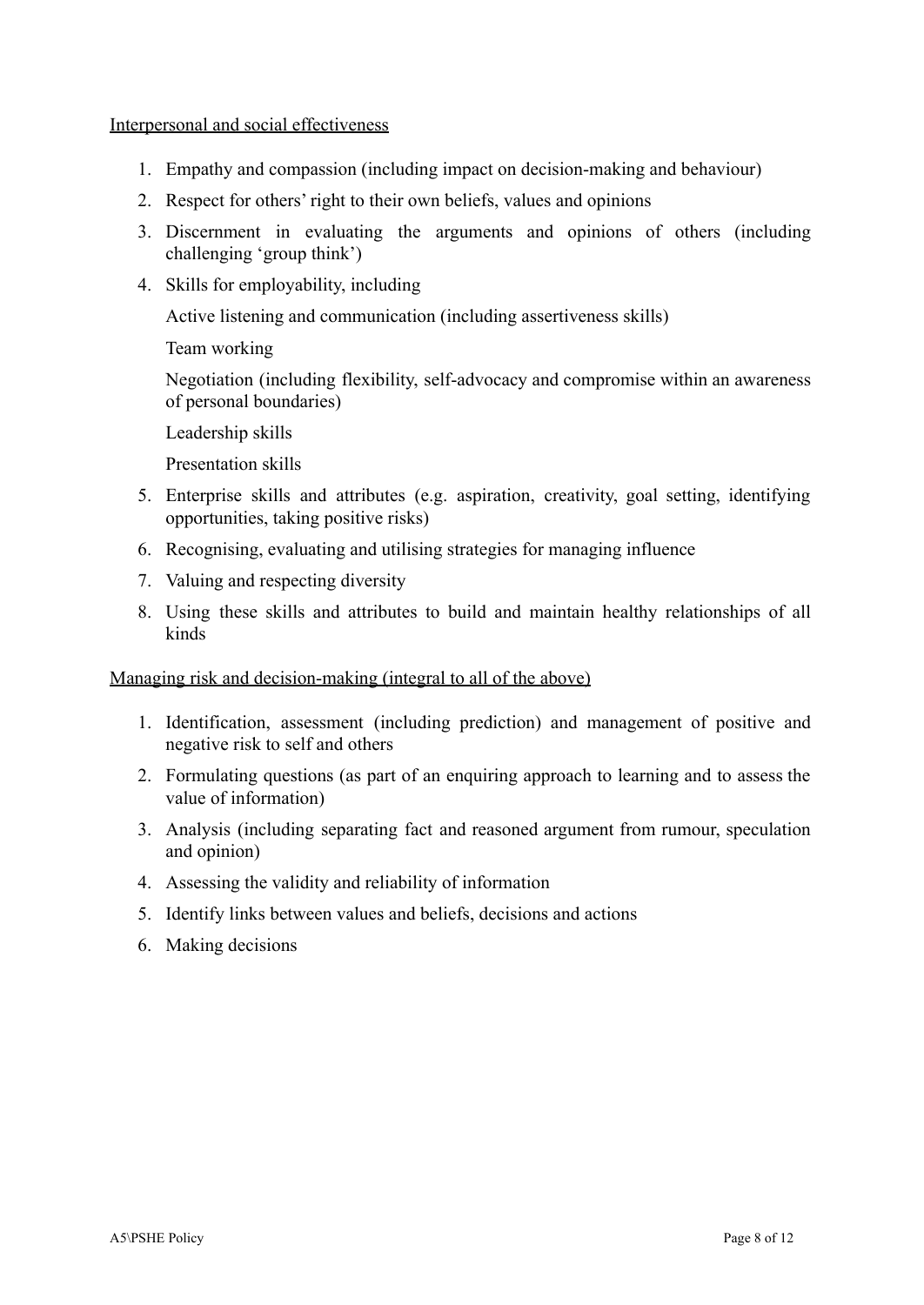# **Appendix 2**

## **PSHE Whole Senior School Scheme of work overview**

What follows is a term by term, year by year, Key Stage by Key Stage, PSHE and Wellbeing Framework. Rossall School's PSHE education Programme Builder, is designed to accompany the 2020 edition of the Programme of Study for PSHE education. The table below is colour coordinated into three sections, green represents 'Health and Wellbeing', blue represents 'Living in the Wider World' and red represents 'Healthy Relationships'.

Rossall School Programme Builder is designed in such a way that all year groups are working on the same core theme at the same time in the Junior and Senior schools respectively. The content ensures opportunities to develop knowledge, skills and attributes, through a programme that is relevant and appropriate to the ethos of the school.

| Year<br>group  | Michaelmas 1<br>Health and Wellbeing<br>7 weeks                                                                                                |                                                                                                                 | Lent 1<br>Living in the wider world<br>6 weeks                                                |                                                                                                                 |                                                                               | Summer 1<br>Relationships<br>7 weeks                                              |                                                                       |                                                                                                              |                                                                                                                             |
|----------------|------------------------------------------------------------------------------------------------------------------------------------------------|-----------------------------------------------------------------------------------------------------------------|-----------------------------------------------------------------------------------------------|-----------------------------------------------------------------------------------------------------------------|-------------------------------------------------------------------------------|-----------------------------------------------------------------------------------|-----------------------------------------------------------------------|--------------------------------------------------------------------------------------------------------------|-----------------------------------------------------------------------------------------------------------------------------|
|                | Michaelmas 2<br>Health and Wellbeing<br>6 weeks                                                                                                |                                                                                                                 | Lent 2<br>5 weeks                                                                             | Living in the wider world                                                                                       |                                                                               |                                                                                   | Summer 2<br>Relationships<br>5 weeks                                  |                                                                                                              |                                                                                                                             |
|                | <b>Physical</b><br><b>Health</b> and<br><b>Mental</b><br><b>Wellbeing</b>                                                                      | <b>Growing</b> and<br><b>Changing</b>                                                                           | <b>Keeping Safe</b>                                                                           | <b>Belonging to a</b><br><b>Community</b>                                                                       | <b>Media</b><br>Literacy and<br><b>Digital</b><br><b>Resilience</b>           | Money and<br><b>Work</b>                                                          | <b>Families and</b><br><b>Friendships</b>                             | <b>Safe</b><br><b>Relationships</b>                                                                          | <b>Respecting</b><br><b>Ourselves</b> and<br><b>Others</b>                                                                  |
| $\mathbf{1}$   | Keeping<br>healthy; food<br>and exercise,<br>hygiene<br>routines; sun<br>safety                                                                | Recognising<br>what<br>makes them<br>unique and<br>special;<br>feelings;<br>managing<br>when things<br>go wrong | How rules<br>and age<br>restrictions<br>help us;<br>keeping safe<br>online                    | What rules are:<br>caring for<br>others' needs;<br>looking after the<br>environment                             | Using the<br>internet and<br>digital<br>devices;<br>communicat-<br>ing online | Strengths and<br>interests; jobs<br>in the<br>community                           | Roles of<br>different<br>people;<br>families:<br>feeling cared<br>for | Recognising<br>privacy;<br>staying safe;<br>seeking<br>permission                                            | How<br>behaviour<br>affects others;<br>being<br>polite and<br>respectful                                                    |
| 2              | Why sleep is<br>important;<br>medicines and<br>keeping<br>healthy;<br>keeping teeth<br>healthy;<br>managing<br>feelings and<br>asking for help | Growing<br>older; naming<br>body parts;<br>moving class<br>or year                                              | Safety in<br>different<br>environments:<br>risk and<br>safety at<br>home;<br>emergencies      | Belonging to a<br>group; roles and<br>Responsibilities<br>; being the same<br>and different in<br>the community | The internet<br>in everyday<br>life; online<br>content and<br>information     | What money<br>is; needs and<br>wants:<br>looking after<br>money                   | Making<br>friends;<br>feeling lonely<br>and<br>getting help           | Managing<br>secrets;<br>resisting<br>pressure<br>and getting<br>help;<br>recognising<br>hurtful<br>behaviour | Recognising<br>things in<br>common and<br>differences:<br>playing and<br>working co-<br>operatively;<br>sharing<br>opinions |
| 3              | Health choices<br>and habits:<br>what affects<br>feelings;<br>expressing<br>feelings                                                           | Personal<br>strengths and<br>achievements;<br>managing and<br>reframing<br>setbacks                             | Risks and<br>hazards:<br>safety in the<br>local<br>environment<br>and<br>unfamiliar<br>places | The value of<br>rules and laws;<br>rights, freedoms<br>and<br>responsibilities                                  | How the<br>internet is<br>used;<br>assessing<br>information<br>online         | Different jobs<br>and skills; job<br>stereotypes;<br>setting<br>personal<br>goals | What makes a<br>family;<br>features of<br>family life                 | Personal<br>boundaries;<br>safely respond<br>ing to others;<br>the impact of<br>hurtful<br>behaviour         | Recognising<br>respectful<br>behaviour; the<br>importance of<br>self-respect;<br>courtesy and<br>being polite               |
| $\overline{4}$ | Maintaining a<br>balanced<br>lifestyle; oral                                                                                                   | Physical and<br>emotional<br>changes in                                                                         | Medicines<br>and<br>household                                                                 | What makes a<br>community;<br>shared                                                                            | How data is<br>shared and<br>used                                             | Making<br>decisions<br>about money;                                               | Positive<br>friendships,<br>including                                 | Responding to<br>hurtful<br>behaviour;                                                                       | Respecting<br>differ-<br>ences and                                                                                          |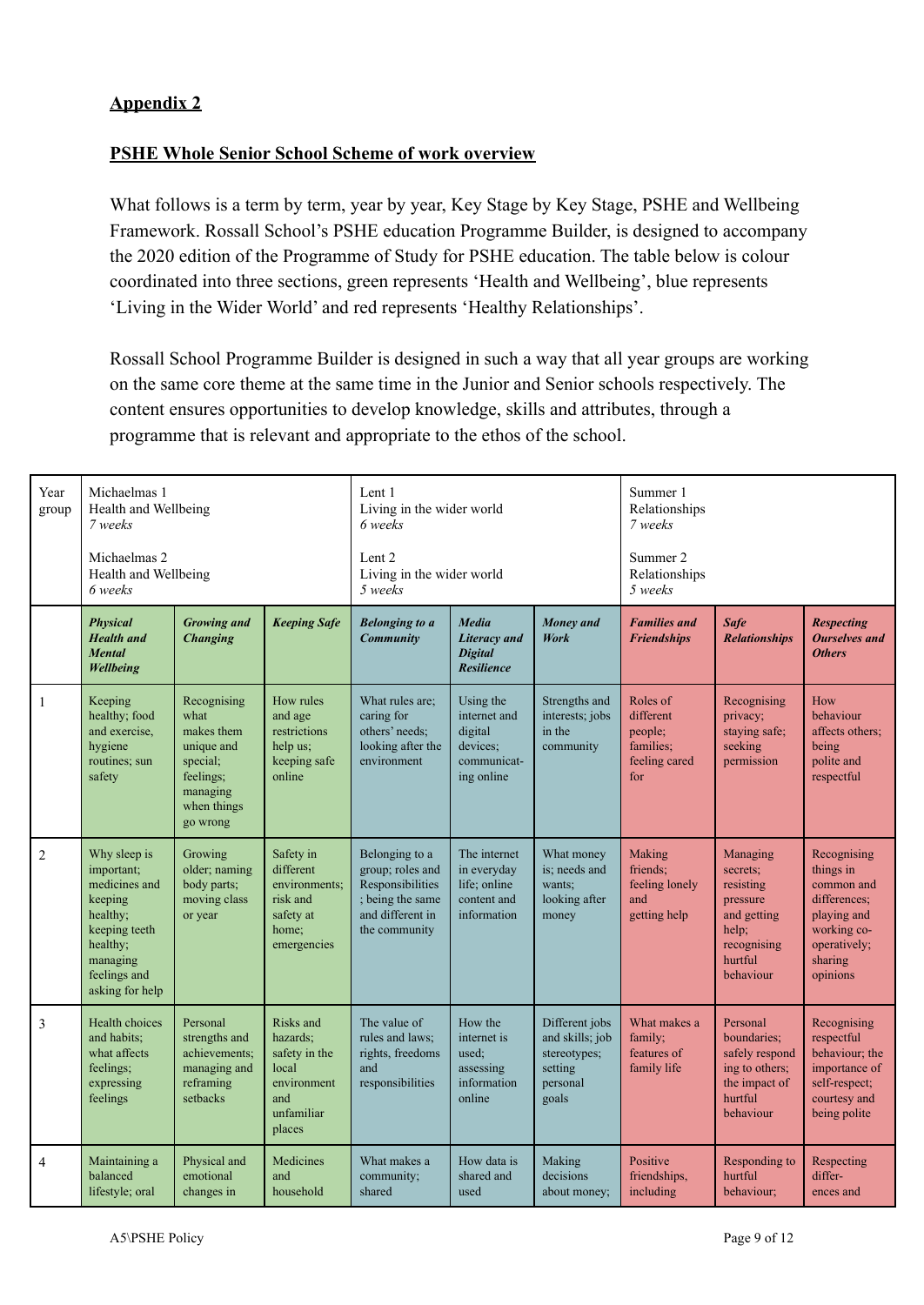|   | hygiene and<br>dental care                                                                                                                     | puberty;<br>external<br>genitalia;<br>personal<br>hygiene<br>routines:<br>support with<br>puberty           | products;<br>drugs<br>common to<br>everyday life                                                                                    | responsibilities                                                          |                                                                                                       | using<br>and keeping<br>money<br>safe                                                                                       | online                                                                                                | managing<br>confidentia-<br>lity;<br>recognising<br>risks online                  | similari-<br>ties:<br>discussing dif-<br>ference<br>sensitively                                                |
|---|------------------------------------------------------------------------------------------------------------------------------------------------|-------------------------------------------------------------------------------------------------------------|-------------------------------------------------------------------------------------------------------------------------------------|---------------------------------------------------------------------------|-------------------------------------------------------------------------------------------------------|-----------------------------------------------------------------------------------------------------------------------------|-------------------------------------------------------------------------------------------------------|-----------------------------------------------------------------------------------|----------------------------------------------------------------------------------------------------------------|
| 5 | Healthy sleep<br>habits; sun<br>safety;<br>medicines.<br>vaccinations.<br>immunisations<br>and allergies                                       | Personal<br>identity;<br>recognising<br>individuality<br>and different<br>qualities;<br>mental<br>wellbeing | Keeping safe<br>in<br>different<br>situations.<br>including<br>responding<br>in<br>emergencies,<br>first aid and<br><b>FGM</b>      | Protecting the<br>environment;<br>compassion<br>towards others            | How<br>information<br>online is<br>targeted;<br>different<br>media types,<br>their role and<br>impact | Identifying<br>job interests<br>and<br>aspirations:<br>what<br>influences<br>career<br>choices:<br>workplace<br>stereotypes | Managing<br>friendships and<br>peer influence                                                         | Physical<br>contact and<br>feeling safe                                           | Responding<br>respectfully to<br>a wide range<br>of people;<br>recognising<br>prejudice and<br>discrimination  |
| 6 | What affects<br>mental health<br>and ways to<br>take care of it:<br>managing<br>change, loss<br>and<br>bereavement;<br>managing time<br>online | Human<br>reproduction<br>and birth;<br>increasing<br>independence;<br>managing<br>transition                | Keeping<br>personal<br>information<br>safe:<br>regulations<br>and choices:<br>drug use and<br>the law; drug<br>use and the<br>media | Valuing<br>diversity;<br>challenging<br>discrimination<br>and stereotypes | Evaluating<br>media<br>sources:<br>sharing<br>things online                                           | <b>Influences</b><br>and attitudes<br>to money;<br>money and<br>financial risks                                             | <b>Attraction</b> to<br>others;<br>romantic<br>relationships;<br>civil<br>partnership and<br>marriage | Recognising<br>and managing<br>pressure;<br>consent in<br>different<br>situations | Expressing<br>opinions and<br>respecting<br>other points of<br>view, including<br>discussing<br>topical issues |

| Year<br>group | Michaelmas 1<br>Health and Wellbeing                                                                                                                                                                                                               | Michaelmas 2<br>Living in the wider<br>world                                                                                                                  | Lent 1<br>Relationships                                                                                                                                                                                        | Lent 2<br>Health and<br>Wellbeing                                                                                                                                                               | Summer 1<br>Relationships                                                                                                                          | Summer 2<br>Living in the wider<br>world                                                                    |
|---------------|----------------------------------------------------------------------------------------------------------------------------------------------------------------------------------------------------------------------------------------------------|---------------------------------------------------------------------------------------------------------------------------------------------------------------|----------------------------------------------------------------------------------------------------------------------------------------------------------------------------------------------------------------|-------------------------------------------------------------------------------------------------------------------------------------------------------------------------------------------------|----------------------------------------------------------------------------------------------------------------------------------------------------|-------------------------------------------------------------------------------------------------------------|
|               | 6 weeks                                                                                                                                                                                                                                            | 6 weeks                                                                                                                                                       | 6 weeks                                                                                                                                                                                                        | 6 weeks                                                                                                                                                                                         | 6 weeks                                                                                                                                            | 5 weeks                                                                                                     |
| 7             | <b>Beginning of term</b><br>admin, school routine,<br>who to turn to. SMART<br>goals-target setting.<br><b>Transition and safety</b><br>Transition to secondary<br>school and personal<br>safety in and outside<br>school, including first<br>aid. | <b>Developing skills</b><br>and aspirations<br>Careers, teamwork<br>and enterprise skills,<br>and raising<br>aspirations.<br>(UniFrog)                        | <b>Diversity</b><br>Diversity,<br>prejudice, and<br>bullying.                                                                                                                                                  | <b>Health and</b><br>puberty<br>Healthy routines,<br>influences on health,<br>puberty, unwanted<br>contact, right and<br>wrong-being able to<br>say NO. Identity<br>who to talk too and<br>FGM. | <b>Building</b><br>relationships<br>Self-worth,<br>romance and<br>friendships<br>(including online)<br>and relationship<br>boundaries.             | <b>Financial decision</b><br>making<br>Saving, borrowing,<br>budgeting and<br>making financial<br>choices.  |
| 8             | <b>Beginning of term</b><br>admin, school routine,<br>who to turn to. SMART<br>goals-target setting.<br><b>Emotional wellbeing</b><br>Mental health and<br>emotional wellbeing,<br>including body image<br>and coping strategies.                  | <b>Community and</b><br>careers<br>Equality of<br>opportunity in<br>careers and life<br>choices, and<br>different types and<br>patterns of work.<br>(Unifrog) | <b>Discrimination</b><br>Discrimination in<br>all its forms,<br>including: racism,<br>religious<br>discrimination,<br>disability,<br>discrimination.<br>sexism.<br>homophobia,<br>biphobia and<br>transphobia. | <b>Drugs and alcohol</b><br>Alcohol and drug<br>misuse and<br>pressures relating to<br>drug use.                                                                                                | <b>Identity</b> and<br>relationships<br>Gender identity,<br>sexual orientation,<br>consent, 'sexting',<br>and an introduction<br>to contraception. | <b>Digital literacy</b><br>Online safety, digital<br>literacy, media<br>reliability, and<br>gambling hooks. |
| 9             | <b>Beginning of term</b><br>admin, school routine,<br>who to turn to. SMART                                                                                                                                                                        | <b>Setting goals</b><br>Learning strengths,                                                                                                                   | <b>Respectful</b><br>relationships                                                                                                                                                                             | <b>Healthy lifestyle</b><br>Diet, exercise,                                                                                                                                                     | <b>Intimate</b><br>relationships                                                                                                                   | <b>Employability skills</b><br>Employability and                                                            |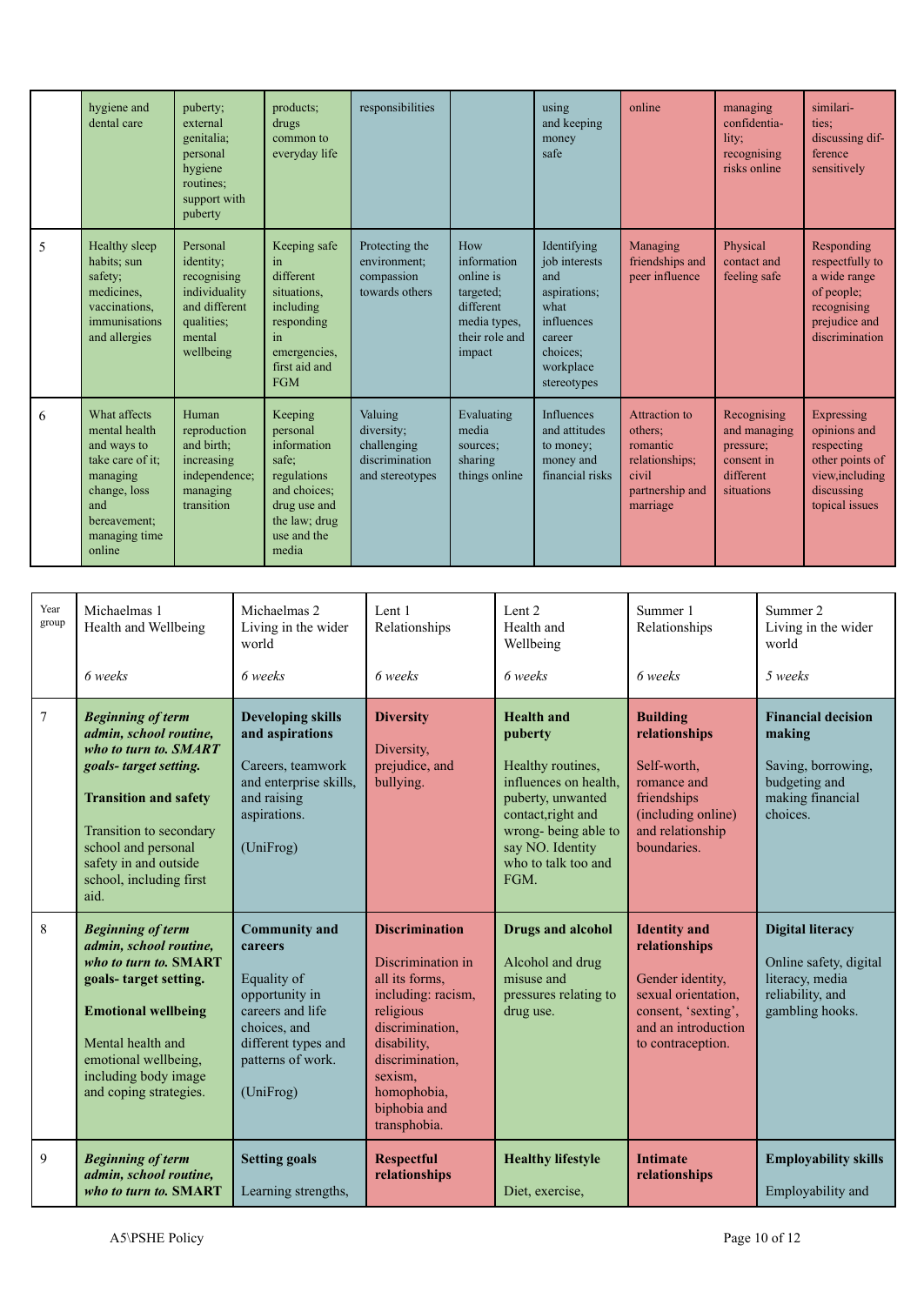|    | goals-target setting.<br>Peer influence,<br>substance use and<br>gangs<br>Healthy and unhealthy<br>friendships,<br>assertiveness, substance<br>misuse, and gang<br>exploitation.                                                                                                                                            | career options and<br>goal setting as part<br>of the GCSE options<br>process.                                                                                          | <b>Families and</b><br>parenting, healthy<br>relationships,<br>conflict resolution,<br>and relationship<br>changes.                                                                                            | lifestyle balance and<br>healthy choices, and<br>first aid.                                                                                                                              | Relationships and<br>sex education<br>including consent,<br>contraception, the<br>risks of STIs, and<br>attitudes to<br>pornography and<br>self examination. | online presence.                                                                                      |
|----|-----------------------------------------------------------------------------------------------------------------------------------------------------------------------------------------------------------------------------------------------------------------------------------------------------------------------------|------------------------------------------------------------------------------------------------------------------------------------------------------------------------|----------------------------------------------------------------------------------------------------------------------------------------------------------------------------------------------------------------|------------------------------------------------------------------------------------------------------------------------------------------------------------------------------------------|--------------------------------------------------------------------------------------------------------------------------------------------------------------|-------------------------------------------------------------------------------------------------------|
| 10 | <b>Beginning of term</b><br>admin, school routine,<br>who to turn to. SMART<br>goals-target setting.<br><b>Mental health and</b><br>transition to KS4<br>Mental health and ill<br>health, stigma,<br>safeguarding health,<br>including during periods<br>of transition or change.                                           | <b>Financial decision</b><br>making<br>The impact of<br>financial decisions,<br>debt, gambling and<br>the impact of<br>advertising on<br>financial choices             | <b>Healthy</b><br>relationships<br>Relationships and<br>sex expectations,<br>myths, pleasure and<br>challenges,<br>including the<br>impact of the media<br>and pornography.                                    | <b>Exploring</b><br>influence<br>The influence and<br>impact of drugs,<br>gangs, role models<br>and the media.                                                                           | <b>Addressing</b><br>extremism and<br>radicalisation<br>Communities,<br>belonging and<br>challenging<br>extremism.                                           | Work experience<br>Preparation for and<br>evaluation of work<br>experience and<br>readiness for work. |
| 11 | <b>Beginning of term</b><br>admin, school routine,<br>who to turn to. SMART<br>goals-target setting.<br><b>Building for the future</b><br>Self-efficacy, stress<br>management, and future<br>opportunities.                                                                                                                 | <b>Next steps</b><br>Application<br>processes, and skills<br>for further<br>education.<br>employment and<br>career progression.                                        | <b>Communication in</b><br>relationships<br>Personal values,<br>assertive<br>communication<br>(including in<br>relation to<br>contraception and<br>sexual health),<br>relationship<br>challenges and<br>abuse. | Independence<br>Responsible health<br>choices, and safety<br>in independent<br>contexts<br>Health and safety in<br>independent<br>contexts.Risk taking<br>behaviour.                     | <b>Families</b><br>Different families<br>and parental<br>responsibilities,<br>pregnancy,<br>marriage and forced<br>marriage and<br>changing<br>relationships | <b>GCSE</b> exam period                                                                               |
| 12 | <b>Beginning of term</b><br>admin, school routine,<br>who to turn to. SMART<br>goals-target setting.<br><b>Managing risk and</b><br>personal wellbeing<br>Drive safe-first<br>response, drugs/alcohol<br>and driving, risks and<br>consequences and<br>distractions.<br>Developing study habits<br>and preparing for exams. | The future-<br><b>Careers</b> and<br>finance<br>Personal values and<br>interests<br>CV and interview<br>skills.<br>Making the most of<br>6th form-choices,<br>support. | <b>Forming and</b><br>maintaining<br>respectful<br>relationships<br>Respectful<br>relationships-<br>unrealistic<br>perceptions,<br>including online                                                            | <b>Healthy lifestyles</b><br>Mental health and<br>emotional<br>wellbeing-<br>maintaining<br>physical, mental and<br>emotional health<br>and wellbeing and<br>managing risks to<br>these. | <b>Sexual Health</b><br>Relationships and<br>sexual health-<br>contraception and<br>STDs.                                                                    | <b>Revision time and</b><br>extended essay<br>time.                                                   |
| 13 | <b>Beginning of term</b>                                                                                                                                                                                                                                                                                                    | <b>Building for the</b>                                                                                                                                                | <b>Consent and</b>                                                                                                                                                                                             | <b>Healthy lifestyles</b>                                                                                                                                                                | <b>IB</b> and A level                                                                                                                                        | A level exam period                                                                                   |